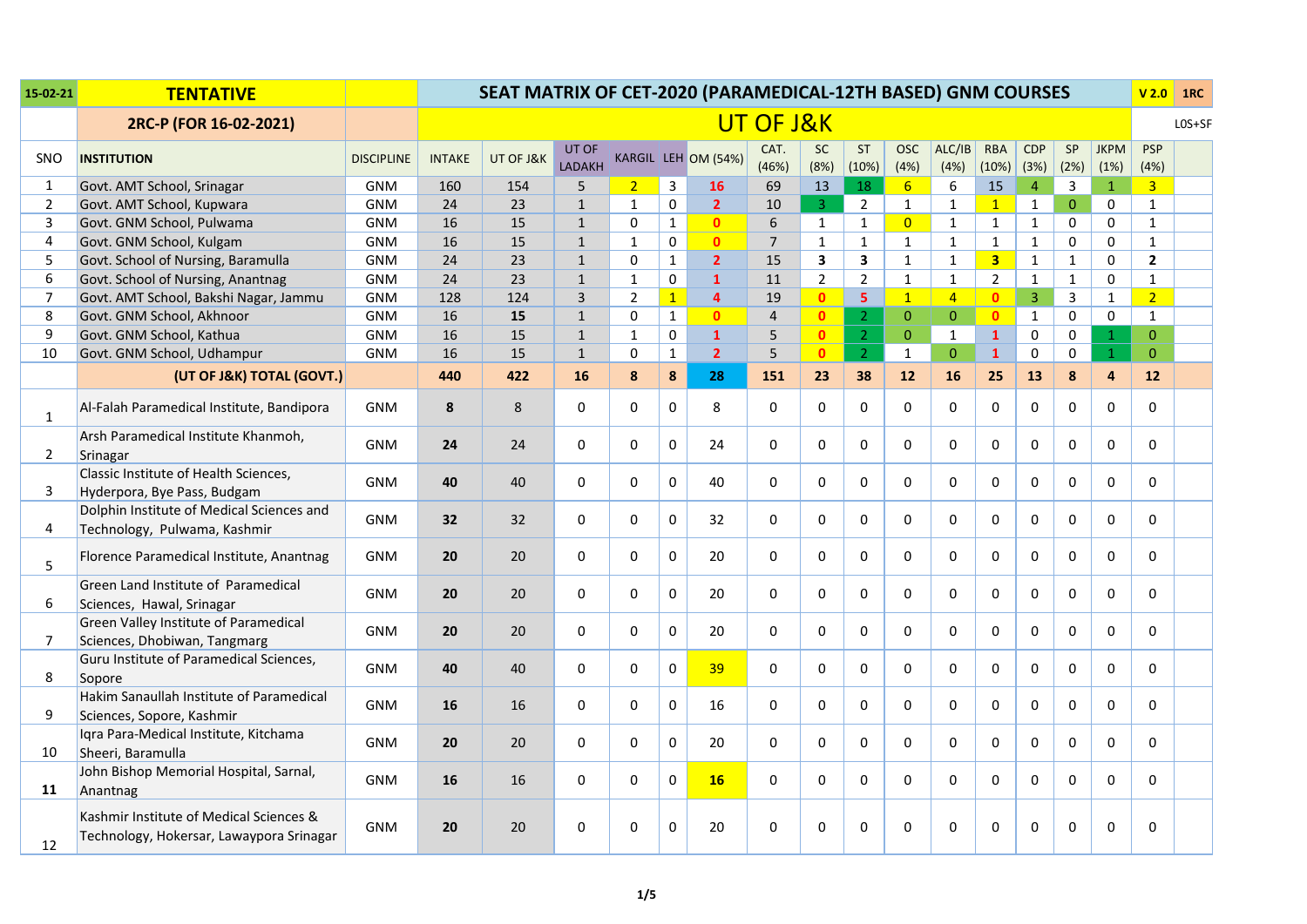| 13 | KEF Paramedical Institute, Kanipora,<br><b>Budgam</b>                                                           | <b>GNM</b> | 8   | 8   | 0           | $\mathbf 0$ | $\mathbf 0$ | 8              | 0           | 0        | $\Omega$    | 0           | 0        | 0           | 0           | $\Omega$ | $\mathbf 0$  | $\Omega$ |  |
|----|-----------------------------------------------------------------------------------------------------------------|------------|-----|-----|-------------|-------------|-------------|----------------|-------------|----------|-------------|-------------|----------|-------------|-------------|----------|--------------|----------|--|
| 14 | Kidney Hospital and Eurological Research<br>Centre, Sonawar, Srinagar                                           | <b>GNM</b> | 8   | 8   | $\mathbf 0$ | $\mathbf 0$ | $\mathbf 0$ | 8              | 0           | 0        | $\Omega$    | $\mathbf 0$ | 0        | $\mathbf 0$ | $\mathbf 0$ | 0        | $\mathbf 0$  | $\Omega$ |  |
| 15 | Lords Institute of Medical Sciences,<br>Anantnag, Kashmir                                                       | <b>GNM</b> | 20  | 20  | $\mathbf 0$ | $\mathbf 0$ | $\mathbf 0$ | 20             | 0           | 0        | $\Omega$    | 0           | 0        | 0           | $\mathbf 0$ | $\Omega$ | $\mathbf 0$  | $\Omega$ |  |
| 16 | Mala Aziz Paramedical Institute Kaloosa<br>Bandipura, Kashmir                                                   | <b>GNM</b> | 16  | 16  | $\mathbf 0$ | $\mathbf 0$ | $\mathbf 0$ | 16             | 0           | 0        | $\Omega$    | 0           | 0        | $\mathbf 0$ | $\mathbf 0$ | 0        | $\mathbf 0$  | 0        |  |
| 17 | Maraz Paramedical Training Institute,<br>Bijbehara                                                              | <b>GNM</b> | 20  | 20  | $\Omega$    | $\mathbf 0$ | $\Omega$    | 10             | 0           | $\Omega$ | $\Omega$    | $\Omega$    | 0        | $\Omega$    | $\Omega$    | $\Omega$ | $\Omega$     | $\Omega$ |  |
| 18 | Noorani Institute of Paramedical Sciences,<br>Pulwama                                                           | <b>GNM</b> | 16  | 16  | 0           | 0           | $\Omega$    | 16             | 0           | 0        | $\Omega$    | $\Omega$    | 0        | $\Omega$    | $\Omega$    | $\Omega$ | $\Omega$     | $\Omega$ |  |
| 19 | Phoenix Paramedical College, Pulwama,<br>Kashmir                                                                | <b>GNM</b> | 20  | 20  | $\mathbf 0$ | $\mathbf 0$ | 0           | 20             | 0           | $\Omega$ | $\Omega$    | $\Omega$    | $\Omega$ | $\Omega$    | $\Omega$    | $\Omega$ | $\Omega$     | $\Omega$ |  |
| 20 | Ramzan Paramedical Institute Nowgam,<br>Bypass, Srinagar                                                        | <b>GNM</b> | 32  | 32  | $\Omega$    | $\mathbf 0$ | $\mathbf 0$ | 31             | 0           | 0        | $\Omega$    | $\Omega$    | 0        | $\Omega$    | $\Omega$    | $\Omega$ | $\Omega$     | $\Omega$ |  |
| 21 | Royal Institute of Paramedical Sciences,<br>Darind, Ganderbal                                                   | <b>GNM</b> | 36  | 36  | $\mathbf 0$ | $\Omega$    | $\Omega$    | 36             | 0           | $\Omega$ | $\Omega$    | $\Omega$    | 0        | $\Omega$    | $\Omega$    | $\Omega$ | $\mathbf{0}$ | $\Omega$ |  |
| 22 | Sacred Education Mission (SEM) College of<br>Nursing & Paramedical Sciences, Airport<br>Road, Humhama, Srinagar | <b>GNM</b> | 20  | 20  | $\mathbf 0$ | $\pmb{0}$   | $\mathbf 0$ | 20             | 0           | 0        | $\mathbf 0$ | $\mathbf 0$ | 0        | 0           | $\mathbf 0$ | 0        | $\mathbf 0$  | 0        |  |
| 23 | <b>SAMET College of Paramedical Sciences,</b><br>Beerwah                                                        | <b>GNM</b> | 20  | 20  | $\mathbf 0$ | $\mathbf 0$ | $\mathbf 0$ | 20             | 0           | 0        | $\Omega$    | 0           | 0        | $\mathbf 0$ | $\mathbf 0$ | 0        | $\mathbf 0$  | 0        |  |
| 24 | SET Paramedical and Nursing Institute,<br>Bijbehara                                                             | <b>GNM</b> | 40  | 40  | $\mathbf 0$ | $\mathbf 0$ | $\mathbf 0$ | 40             | $\mathbf 0$ | 0        | $\Omega$    | $\Omega$    | 0        | $\mathbf 0$ | $\Omega$    | $\Omega$ | $\Omega$     | $\Omega$ |  |
| 25 | South Kashmir Paramedical Institute,<br>Kulgam                                                                  | <b>GNM</b> | 8   | 8   | $\mathbf 0$ | $\mathbf 0$ | $\mathbf 0$ | $\overline{7}$ | 0           | 0        | $\mathbf 0$ | $\mathbf 0$ | 0        | $\mathbf 0$ | $\mathbf 0$ | 0        | $\mathbf 0$  | $\Omega$ |  |
| 26 | ST. Joseph School of Nursing, Baramulla,<br>Kashmir                                                             | <b>GNM</b> | 40  | 40  | $\mathbf 0$ | $\mathbf 0$ | 0           | 40             | 0           | 0        | $\Omega$    | 0           | 0        | $\mathbf 0$ | $\mathbf 0$ | $\Omega$ | $\mathbf 0$  | $\Omega$ |  |
| 27 | SVGM Paramedical Institute, Shopian,<br>Kashmir                                                                 | <b>GNM</b> | 24  | 24  | $\Omega$    | $\Omega$    | $\Omega$    | 24             | 0           | $\Omega$ | $\Omega$    | $\Omega$    | 0        | $\Omega$    | $\Omega$    | $\Omega$ | $\Omega$     | $\Omega$ |  |
| 28 | Tahira Khanam's Paramedical Institute of<br>Medical Sciences, Lawaypora, Srinagar                               | <b>GNM</b> | 72  | 72  | $\Omega$    | $\mathbf 0$ | $\Omega$    | 71             | 0           | 0        | $\Omega$    | $\Omega$    | 0        | $\Omega$    | $\Omega$    | $\Omega$ | $\Omega$     | $\Omega$ |  |
| 29 | A V Institute of Nursing & Medical<br>Sciences, Near Marble Market, Trikuta<br>Nagar, Jammu                     | <b>GNM</b> | 114 | 114 | $\mathbf 0$ | $\mathbf 0$ | $\mathbf 0$ | 113            | $\mathbf 0$ | 0        | $\Omega$    | $\mathbf 0$ | 0        | 0           | $\mathbf 0$ | $\Omega$ | $\mathbf 0$  | $\Omega$ |  |
| 30 | Acharaya Shri Chander Institute of Nursing<br>Education                                                         | <b>GNM</b> | 60  | 60  | $\mathbf 0$ | $\mathbf 0$ | $\Omega$    | 53             | 0           | 0        | $\Omega$    | 0           | 0        | $\mathbf 0$ | $\mathbf 0$ | $\Omega$ | $\Omega$     | $\Omega$ |  |
| 31 | B R Kohli Institute of Paramedical Sciences,<br>Maitra, Ramban                                                  | <b>GNM</b> | 32  | 32  | $\Omega$    | $\Omega$    | $\Omega$    | 32             | 0           | $\Omega$ | $\Omega$    | $\Omega$    | $\Omega$ | 0           | $\Omega$    | $\Omega$ | $\Omega$     | $\Omega$ |  |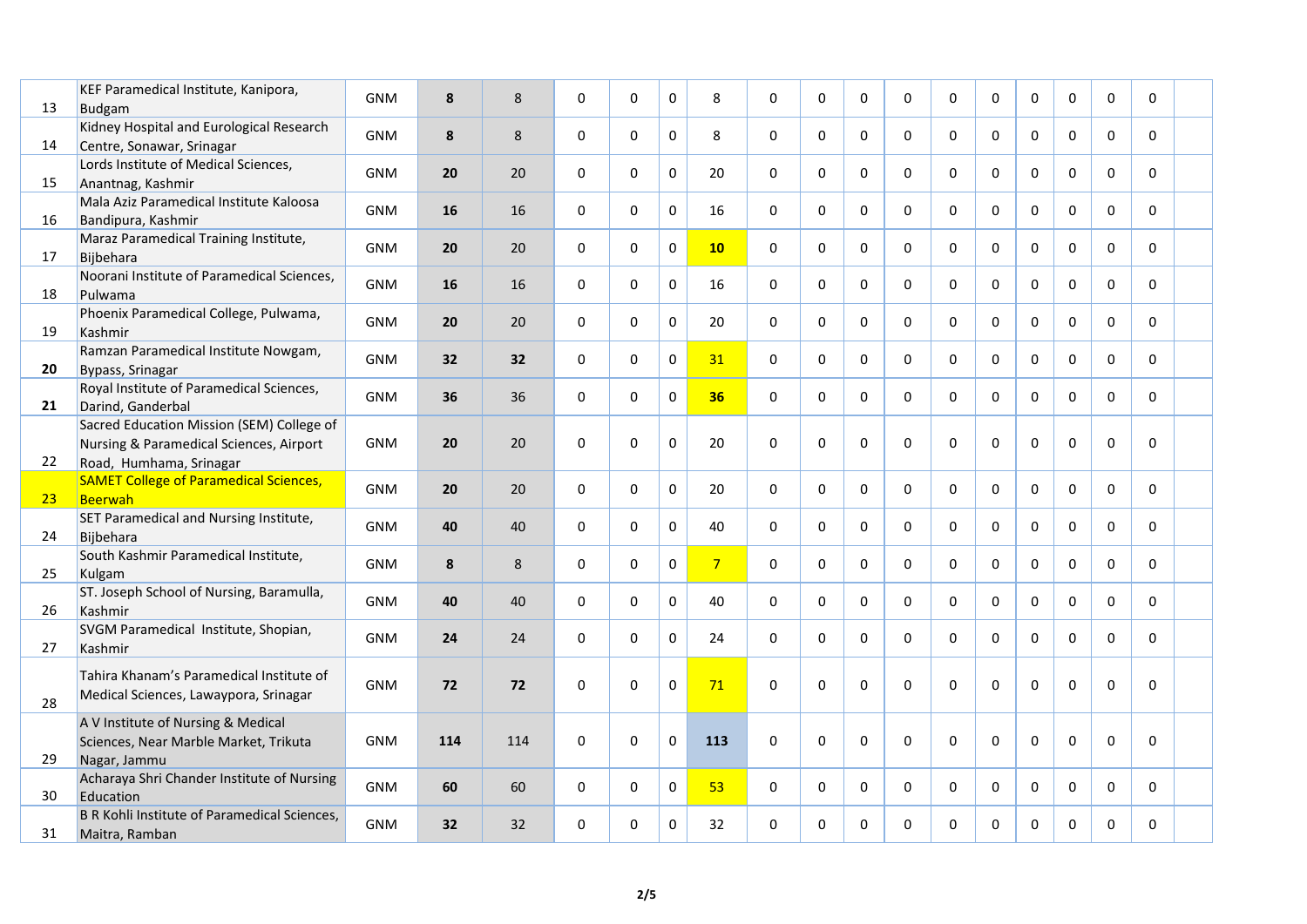| 32 | <b>B R School of Nursing, Near Laprosy</b><br>Hospital, Gangyal, Jammu          | <b>GNM</b> | 30  | 30  | 0        | 0           | 0        | 26             | 0           | 0 | 0           | 0           | $\mathbf 0$ | $\mathbf 0$  | 0           | $\Omega$ | $\mathbf 0$  | 0        |
|----|---------------------------------------------------------------------------------|------------|-----|-----|----------|-------------|----------|----------------|-------------|---|-------------|-------------|-------------|--------------|-------------|----------|--------------|----------|
| 33 | Baba Budhan Ali Shah Paramedical<br>Institute, Chatha, Jammu                    | <b>GNM</b> | 32  | 32  | $\Omega$ | 0           | 0        | 32             | 0           | 0 | $\Omega$    | $\Omega$    | 0           | $\Omega$     | $\Omega$    | 0        | $\Omega$     | $\Omega$ |
| 34 | BEE ENN College of Nursing, Chak Bhalwal,<br>Jammu                              | <b>GNM</b> | 60  | 60  | $\Omega$ | 0           | $\Omega$ | 55             | $\Omega$    | 0 | $\Omega$    | $\Omega$    | 0           | $\mathbf{0}$ | $\Omega$    | 0        | $\mathbf{0}$ | $\Omega$ |
| 35 | <b>BMS Institute of Paramedical Sciences, NH</b><br>Gangyal, Jammu              | <b>GNM</b> | 64  | 64  | 0        | 0           | 0        | 64             | $\mathbf 0$ | 0 | 0           | 0           | 0           | 0            | $\mathbf 0$ | 0        | $\mathbf 0$  | $\Omega$ |
| 36 | BN Institute of Nursing & Paramedical,<br>Nowabad, Sunjwan, Jammu               | <b>GNM</b> | 64  | 64  | 0        | 0           | 0        | 63             | 0           | 0 | $\Omega$    | $\Omega$    | 0           | $\mathbf{0}$ | $\Omega$    | 0        | $\mathbf{0}$ | $\Omega$ |
| 37 | BR College of Paramedical Sciences,<br>Gangyal, Jammu                           | <b>GNM</b> | 56  | 56  | $\Omega$ | 0           | $\Omega$ | 50             | 0           | 0 | $\Omega$    | $\Omega$    | $\Omega$    | $\Omega$     | $\mathbf 0$ | 0        | $\mathbf{0}$ | $\Omega$ |
| 38 | Disha Institute of Paramedical and<br><b>Nursing Sciences, Batote</b>           | <b>GNM</b> | 60  | 60  | 0        | $\pmb{0}$   | 0        | 58             | 0           | 0 | 0           | 0           | 0           | 0            | 0           | 0        | $\mathbf 0$  | $\Omega$ |
| 39 | Florence Nightingale School of Nursing, C/o<br>Gupta Hospital, Kali Badi, Jammu | <b>GNM</b> | 30  | 30  | 0        | 0           | $\Omega$ | 30             | 0           | 0 | 0           | 0           | 0           | 0            | 0           | 0        | $\mathbf 0$  | $\Omega$ |
| 40 | Florence Nightingale School of Nursing,<br>Kathua                               | <b>GNM</b> | 56  | 56  | $\Omega$ | 0           | 0        | 56             | $\mathbf 0$ | 0 | $\Omega$    | $\mathbf 0$ | $\Omega$    | $\mathbf{0}$ | $\Omega$    | 0        | $\mathbf{0}$ | $\Omega$ |
| 41 | Florence Nightingale School of Nursing,<br>Udhampur                             | <b>GNM</b> | 36  | 36  | 0        | $\pmb{0}$   | 0        | 35             | 0           | 0 | $\mathbf 0$ | 0           | $\mathbf 0$ | $\mathbf 0$  | 0           | 0        | $\mathbf 0$  | $\Omega$ |
| 42 | Gafoor Institute of Paramedical Sciences,<br>Akhnoor                            | <b>GNM</b> | 32  | 32  | $\Omega$ | $\mathbf 0$ | 0        | 30             | 0           | 0 | 0           | $\mathbf 0$ | $\mathbf 0$ | $\Omega$     | $\mathbf 0$ | 0        | $\mathbf{0}$ | $\Omega$ |
| 43 | Galaxy Paramedical College, EXT - Sec / F<br>Sainik Coloney, Jammu              | <b>GNM</b> | 104 | 104 | $\Omega$ | $\Omega$    | $\Omega$ | 100            | $\Omega$    | 0 | $\Omega$    | $\mathbf 0$ | $\Omega$    | $\mathbf{0}$ | $\Omega$    | $\Omega$ | $\mathbf{0}$ | $\Omega$ |
| 44 | Gupta Institute of Paramedical & Health<br>Sciences, Kathua                     | <b>GNM</b> | 40  | 40  | 0        | $\mathbf 0$ | 0        | 37             | $\mathbf 0$ | 0 | $\Omega$    | $\mathbf 0$ | $\mathbf 0$ | $\mathbf{0}$ | $\Omega$    | 0        | $\mathbf{0}$ | $\Omega$ |
| 45 | Guru Institute of Nursing and Paramedical<br>Sciences, Bari Brahmna, Jammu      | <b>GNM</b> | 50  | 50  | $\Omega$ | 0           | $\Omega$ | 50             | 0           | 0 | 0           | 0           | 0           | $\Omega$     | $\Omega$    | 0        | $\mathbf 0$  | $\Omega$ |
| 46 | Guru Institute of Nursing and Paramedical<br>Sciences, Shastri Nagar, Jammu     | <b>GNM</b> | 56  | 56  | $\Omega$ | $\Omega$    | $\Omega$ | 52             | $\Omega$    | 0 | $\Omega$    | $\Omega$    | $\Omega$    | $\Omega$     | $\Omega$    | $\Omega$ | $\mathbf{0}$ | $\Omega$ |
| 47 | Gurukul Institute of Paramedical Studies,<br><b>Bhaderwah</b>                   | <b>GNM</b> | 40  | 40  | 0        | $\mathbf 0$ | 0        | 36             | 0           | 0 | 0           | $\mathbf 0$ | 0           | 0            | $\mathbf 0$ | 0        | $\mathbf 0$  | $\Omega$ |
| 48 | Hussain Paramedical Institute and Nursing<br>Sciences, Ghat, Doda               | <b>GNM</b> | 16  | 16  | $\Omega$ | $\mathbf 0$ | $\Omega$ | $\overline{9}$ | 0           | 0 | 0           | $\mathbf 0$ | $\mathbf 0$ | $\Omega$     | $\Omega$    | 0        | $\mathbf{0}$ | $\Omega$ |
| 49 | IGES Institute of Nursing & Health Sciences,<br>Jammu                           | <b>GNM</b> | 90  | 90  | $\Omega$ | $\Omega$    | $\Omega$ | 87             | $\Omega$    | 0 | $\Omega$    | $\Omega$    | $\Omega$    | $\mathbf{0}$ | $\Omega$    | $\Omega$ | $\Omega$     | $\Omega$ |
| 50 | IGES Institute of Nursing and Paramedical<br>Sciences, Surankote                | <b>GNM</b> | 24  | 24  | $\Omega$ | $\mathbf 0$ | $\Omega$ | 23             | 0           | 0 | $\Omega$    | $\mathbf 0$ | 0           | $\Omega$     | $\mathbf 0$ | 0        | $\Omega$     | $\Omega$ |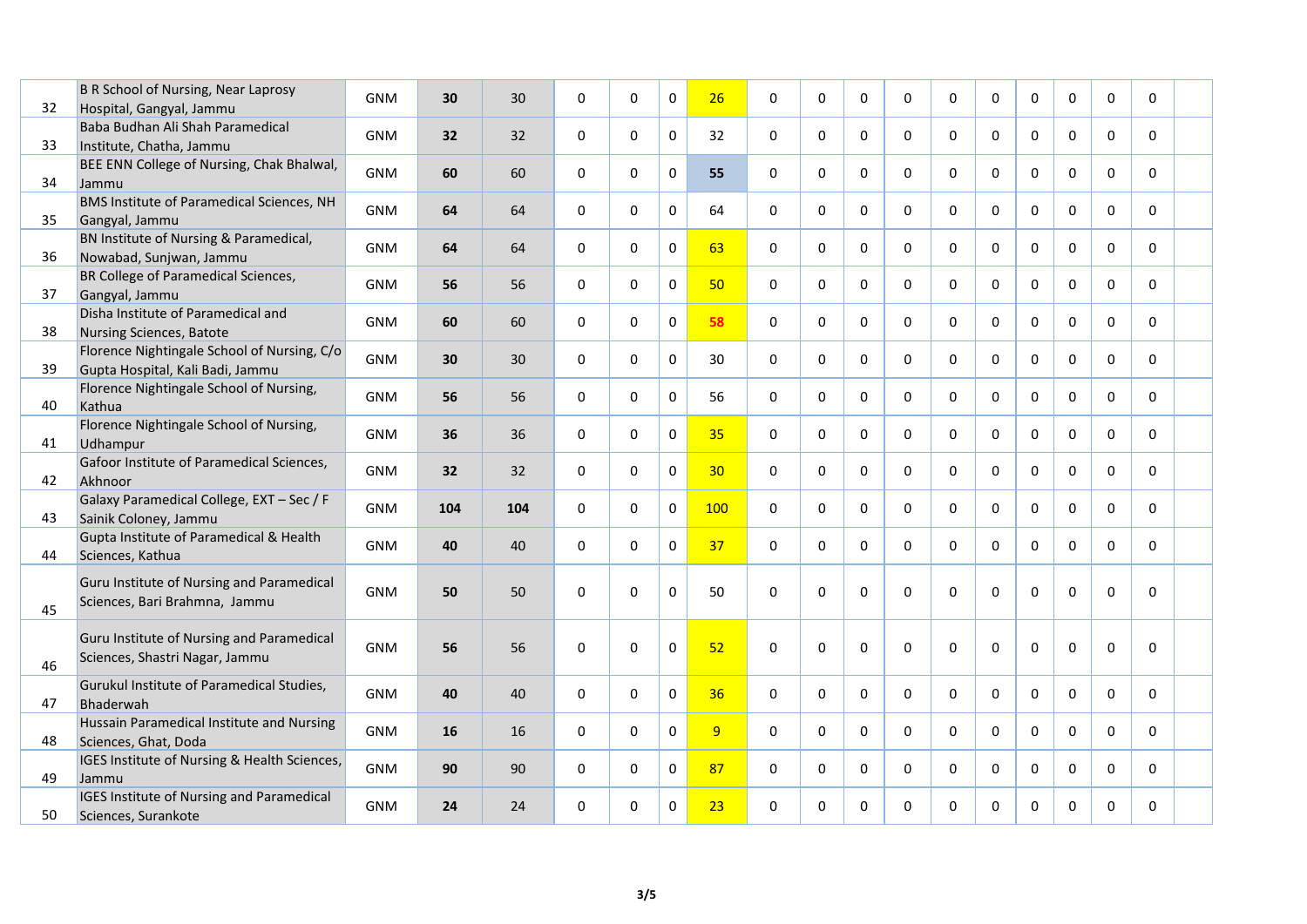| 51 | Indian Institute of Paramedical Sciences,<br>Nagri, Kathua                                      | <b>GNM</b> | 24  | 24  | 0        | $\mathbf 0$  | 0        | 24  | 0 | 0        | $\mathbf 0$  | 0            | 0           | $\Omega$     | 0           | 0        | 0            | $\Omega$ |
|----|-------------------------------------------------------------------------------------------------|------------|-----|-----|----------|--------------|----------|-----|---|----------|--------------|--------------|-------------|--------------|-------------|----------|--------------|----------|
| 52 | Indian Institute of Technical Training, Bari<br>Brahmana, Jammu                                 | <b>GNM</b> | 45  | 45  | 0        | $\mathbf 0$  | 0        | 40  | 0 | 0        | $\mathbf 0$  | 0            | $\mathbf 0$ | $\mathbf 0$  | $\mathbf 0$ | 0        | $\mathbf 0$  | $\Omega$ |
| 53 | Jammu College of Nursing and Paramedical<br>Sciences, Channi Himmat, Jammu                      | <b>GNM</b> | 48  | 48  | 0        | $\mathbf 0$  | 0        | 48  | 0 | 0        | $\mathbf 0$  | 0            | 0           | $\mathbf 0$  | $\mathbf 0$ | 0        | $\mathbf 0$  | 0        |
| 54 | JK Institute of Nursing and Paramedical<br>Sciences, Palli Morh, District Samba                 | <b>GNM</b> | 24  | 24  | 0        | $\mathbf 0$  | 0        | 22  | 0 | 0        | $\mathbf{0}$ | 0            | 0           | $\Omega$     | 0           | 0        | $\Omega$     | $\Omega$ |
| 55 | Kawa College of Paramedical Sciences<br>Gurah Brahmana, Jammu                                   | <b>GNM</b> | 40  | 40  | 0        | $\mathbf 0$  | $\Omega$ | 40  | 0 | 0        | $\Omega$     | 0            | 0           | $\Omega$     | $\mathbf 0$ | 0        | $\mathbf 0$  | $\Omega$ |
| 56 | Madre Mehrban Institute of Health<br>Sciences, Jammu Chak Bhalwal, Siri<br>Pandita, Jammu       | <b>GNM</b> | 44  | 44  | $\Omega$ | $\mathbf{0}$ | $\Omega$ | 44  | 0 | 0        | $\Omega$     | $\Omega$     | $\Omega$    | $\Omega$     | $\Omega$    | $\Omega$ | $\mathbf{0}$ | $\Omega$ |
| 57 | Mata Vaishno Devi Institute of Paramedical<br>and Health Sciences, Thaloti, Raj Bagh,<br>Kathua | <b>GNM</b> | 40  | 40  | $\Omega$ | $\mathbf 0$  | $\Omega$ | 37  | 0 | 0        | $\Omega$     | 0            | 0           | $\Omega$     | $\Omega$    | 0        | $\mathbf 0$  | 0        |
| 58 | MMC Paramedical Institute, Babliana,<br>Gangyal, Jammu                                          | <b>GNM</b> | 24  | 24  | $\Omega$ | $\mathbf{0}$ | $\Omega$ | 24  | 0 | $\Omega$ | $\mathbf{0}$ | $\Omega$     | $\Omega$    | $\Omega$     | $\Omega$    | 0        | $\mathbf{0}$ | $\Omega$ |
| 59 | NarsingDev Institute of Nursing and<br>Paramedical Sciences, Udhampur                           | <b>GNM</b> | 48  | 48  | $\Omega$ | $\mathbf 0$  | 0        | 45  | 0 | 0        | $\mathbf{0}$ | 0            | 0           | $\Omega$     | $\Omega$    | 0        | $\Omega$     | $\Omega$ |
| 60 | New Modern Institute of Paramedical and<br>Nursing Sciences, Kishtwar                           | <b>GNM</b> | 80  | 80  | 0        | $\mathsf 0$  | 0        | 70  | 0 | 0        | $\mathbf{0}$ | 0            | $\mathbf 0$ | $\Omega$     | $\Omega$    | $\Omega$ | $\mathbf 0$  | $\Omega$ |
| 61 | New Modern Paramedical Institute, Sainik<br>Coloney, Jammu                                      | <b>GNM</b> | 24  | 24  | 0        | $\mathbf 0$  | 0        | 24  | 0 | 0        | $\mathbf{0}$ | 0            | $\mathbf 0$ | $\mathbf{0}$ | $\mathbf 0$ | 0        | $\mathbf{0}$ | $\Omega$ |
| 62 | Poonch College of Nursing and Paramedical<br>Science, Surankote, Poonch                         | <b>GNM</b> | 48  | 48  | $\Omega$ | $\mathbf 0$  | 0        | 48  | 0 | 0        | $\mathbf{0}$ | 0            | 0           | $\mathbf{0}$ | $\Omega$    | 0        | $\mathbf{0}$ | $\Omega$ |
| 63 | R B Nuring & Paramedical Institute Raj<br>Bagh, Kathua                                          | <b>GNM</b> | 60  | 60  | 0        | $\mathbf 0$  | 0        | 60  | 0 | 0        | $\mathbf 0$  | 0            | 0           | $\mathbf{0}$ | 0           | 0        | $\mathbf{0}$ | $\Omega$ |
| 64 | R B Paramedical Institute Raj Bagh, Kathua                                                      | <b>GNM</b> | 120 | 120 | 0        | $\mathbf 0$  | 0        | 120 | 0 | 0        | $\mathbf 0$  | $\mathbf 0$  | $\mathbf 0$ | $\mathbf 0$  | $\mathbf 0$ | 0        | $\mathbf 0$  | $\Omega$ |
| 65 | Rajiv Gandhi College of Nursing, Chak<br>Bhalwal, Jammu                                         | <b>GNM</b> | 40  | 40  | $\Omega$ | 0            | $\Omega$ | 39  | 0 | 0        | $\Omega$     | $\Omega$     | 0           | $\Omega$     | $\Omega$    | 0        | $\mathbf{0}$ | $\Omega$ |
| 66 | RDGD Memorial Trust Institute of<br>Paramedical Sciences, Samba                                 | <b>GNM</b> | 24  | 24  | 0        | $\mathbf 0$  | 0        | 15  | 0 | 0        | $\mathbf{0}$ | $\mathbf 0$  | $\mathbf 0$ | $\mathbf{0}$ | $\Omega$    | 0        | $\mathbf{0}$ | $\Omega$ |
| 67 | Shri Sain Charitable Trust, Ban Talab,<br>Jammu                                                 | <b>GNM</b> | 48  | 48  | $\Omega$ | $\mathbf 0$  | $\Omega$ | 48  | 0 | 0        | $\mathbf 0$  | $\Omega$     | 0           | $\Omega$     | $\Omega$    | 0        | $\Omega$     | $\Omega$ |
| 68 | Sidhi Vinayak School of Nursing, Chak Gota,<br>PO Lakhanpur, Kathua                             | <b>GNM</b> | 30  | 30  | 0        | $\mathbf 0$  | $\Omega$ | 30  | 0 | 0        | $\mathbf{0}$ | 0            | 0           | $\mathbf{0}$ | $\mathbf 0$ | 0        | $\Omega$     | $\Omega$ |
| 69 | SMS Institute of Medical Sciences, Kaluchak<br>Kunjwani, Jammu                                  | <b>GNM</b> | 40  | 40  | $\Omega$ | $\mathbf 0$  | $\Omega$ | 37  | 0 | $\Omega$ | $\Omega$     | $\mathbf{0}$ | 0           | $\Omega$     | $\Omega$    | 0        | $\mathbf 0$  | $\Omega$ |